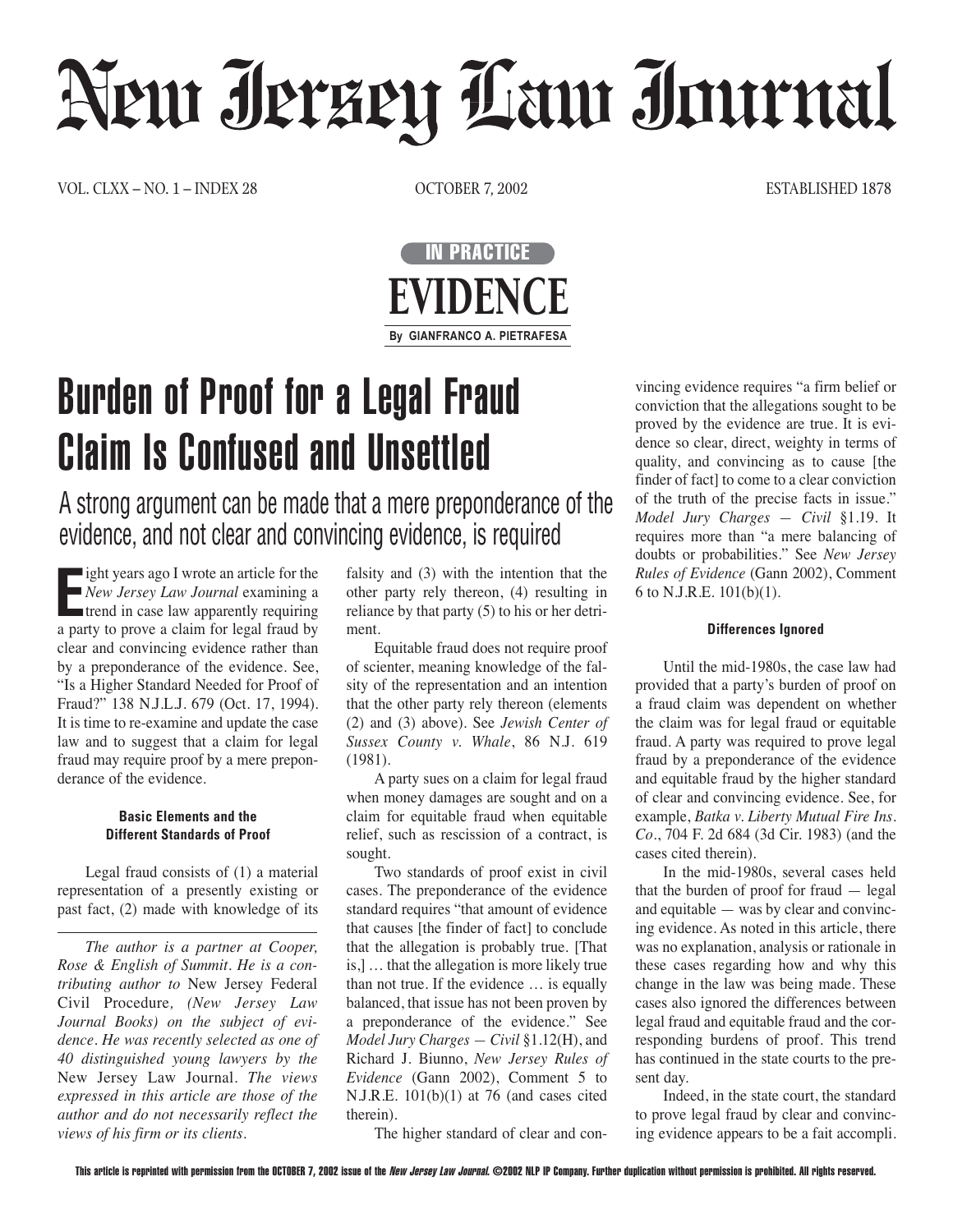In the federal courts, there is a split in authority, with the better reasoned cases honoring the dichotomy between legal fraud and equitable fraud and the differing burdens of proof.

#### **Earlier Cases**

In 1961, the Appellate Division noted the different standards for proving fraud in *Armel v. Crewick*, 71 N.J. Super. 213 (App. Div. 1961). There, the court examined prior case law and held that a party must prove legal fraud by a preponderance of the evidence and equitable fraud by clear and convincing evidence.

In 1983, in *Batka,* the Third U.S. Circuit Court of Appeals noted the distinction between the burdens of proof for legal fraud and equitable fraud claims, citing all of the state court decisions applying the standard of a preponderance of the evidence to legal fraud and clear and convincing evidence to equitable fraud, and held:

In a suit for money damages for fraud, the plaintiff need only prove a case by a preponderance of the evidence. In order to obtain equitable relief such as rescission, however, clear and convincing proof is required. A leading case recognizing the distinction is *Armel v. Crewick.* ... New Jersey authorities applying the clear and convincing proof standard in equity in fraud cases are legion. ...

On the other hand, the preponderance of the evidence standard is applied only when a remedy at law for fraud is sought. ... While none of these cases, with the exception of *Armel*, explicitly articulate the law/equity distinction, such an understanding is implicit in those cases which cite to *Armel*. Moreover, New Jersey's highest court applied a clear and convincing evidence standard in *Connelly v. Weisfeld*, [142 N.J. Eq. 406 (E. & A. 1948), which involved equitable fraud,] but a preponderance of the evidence standard in *Fischetto* [*Paper Mill Supply, Inc. v. Quigley Co.*, 3 N.J. 149 (1949), which involved legal fraud]. Clearly, New Jersey has long recognized the distinction articulated in *Armel*.

Based on *Armel* and *Batka*, an argument can be made that legal fraud requires only proof by a preponderance of the evidence because a plaintiff already has the difficult burden of proving scienter; that is, a plaintiff has the difficult task of proving that the defendant knew that his representation was false when made and that the defendant intended that the plaintiff rely on the representation. With equitable fraud, a plaintiff is not required to prove scienter; therefore, he must prove equitable fraud by the higher standard of clear and convincing evidence. See *Jewish Center.*

#### **One Standard To Prove All Fraud Claims**

It appears that things started to change in 1986, when in *Albright v. Burns*, 206 N.J. Super. 625 (App. Div. 1986), the Appellate Division stated that "[f]raud of course is never presumed; it must be clearly and convincingly proven." (Citing *Williams v. Witt*, 98 N.J. Super. 1 (App. Div. 1967), and *Gerard v. DiStefano*, 84 N.J. Super. 396 (Ch. Div. 1964)).

It is not clear that *Albright* involved a claim for legal fraud. Indeed, the foregoing quote was made in the midst of addressing whether it was appropriate to dismiss a claim for punitive damages. In any event, the court relied on *Williams* and *Gerard* to support its proposition that fraud must be proven by clear and convincing evidence. Both *Williams* and *Gerard* involved claims for equitable fraud; specifically, the annulment of marriages.

Three years later, however, *Albright* was cited by the Appellate Division in *Stochastic Decisions v. DiDomenico*, 236 N.J. Super. 388 (App. Div. 1989), where it stated that "[f]raud is not presumed; it must be proven through clear and convincing evidence." *Stochastic* involved a claim for legal fraud; that is, the plaintiff sought money damages.

It is important to note that there was no analysis on why the higher standard of clear and convincing evidence was being required to prove legal fraud when existing case law required a preponderance of the evidence. Thus began the unfortunate trend requiring legal fraud to be proven by clear and convincing evidence.

In 1992, *Albright* was again cited by

the Appellate Division in *Baldasarre v. Butler*, 254 N.J. Super. 502 (App. Div. 1992), which set forth the elements of both legal fraud and equitable fraud and then stated that "[f]raud, of course, is never presumed; it must be established by clear and convincing evidence." (citing *Stochastic*).

Although the court addressed both legal fraud and equitable fraud, it made no distinction regarding the plaintiff's burden of proof on each fraud claim. The Supreme Court reviewed and modified the Appellate Division's decision but did not address the burden of proof issue. *Baldasarre v. Butler*, 132 N.J. 278 (1993).

*Albright* and *Stochastic* were also cited in *R.A. Intile Realty Co., Inc. v. Raho*, 259 N.J. Super. 438 (Law Div. 1992), where the court noted that "[w]ith respect to the common law fraud claim against the Raho defendants, plaintiff has the burden of proving that claim by clear and convincing evidence; fraud will not be presumed." The plaintiff in *R.A. Intile* was seeking money damages, thus the case involved a legal fraud claim.

In the following year, the legal/equitable fraud dichotomy was again noted by the Third Circuit in *Lightning Lube, Inc. v. Whitco Corp.*, 4 F. 3d 1153 (3d Cir. 1993) (citing *Batka* and *Jewish Center*):

Depending on the remedy sought, an action for fraud may be either legal or equitable in nature. A plaintiff asserting a claim of legal fraud must show that the defendant acted with scienter, but only need prove the elements of fraud by a preponderance of the evidence. In contrast, a plaintiff advancing a claim of equitable fraud need not demonstrate scienter, but must establish the other elements of fraud by clear and convincing evidence.

This is a persuasive explanation for the differing burdens of proof for legal fraud and equitable fraud. Interestingly, the Third Circuit did not even cite *Albright* or *Stochastic* in *Lightning Lube*.

Notwithstanding the effort in *Lightning Lube* to resuscitate the legal/equitable fraud dichotomy, federal and state court decisions continued to rely on *Stochastic* for the proposition that clear and convincing evidence is required to prove legal fraud claims. See *Diaz v. Johnson Mattheny, Inc.*, 869 F. Supp. 1155